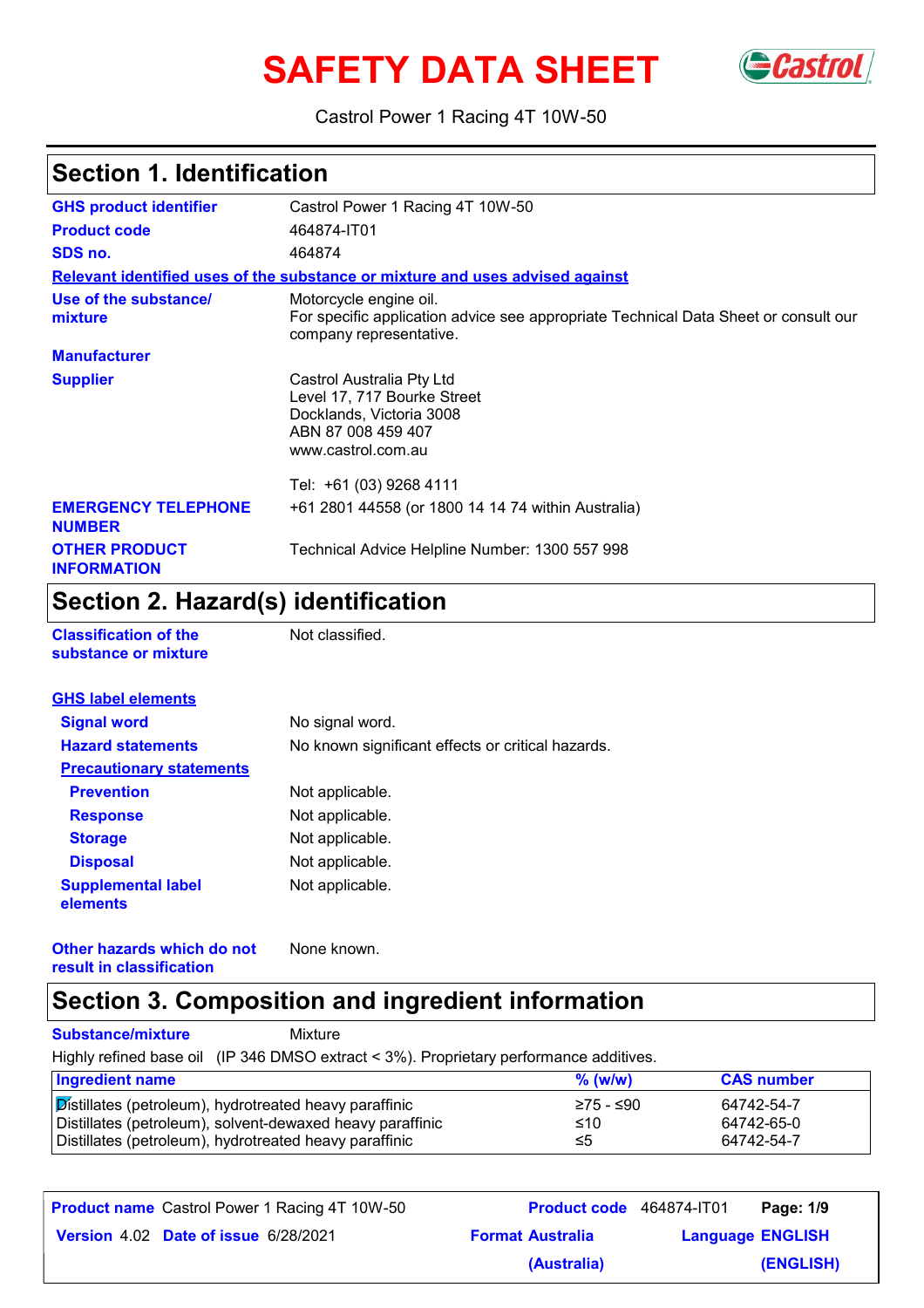## **Section 3. Composition and ingredient information**

**There are no additional ingredients present which, within the current knowledge of the supplier and in the concentrations applicable, are classified as hazardous to health or the environment and hence require reporting in this section.**

**Occupational exposure limits, if available, are listed in Section 8.**

#### **Section 4. First aid measures**

#### **Description of necessary first aid measures**

| <b>Eye contact</b>  | In case of contact, immediately flush eyes with plenty of water for at least 15<br>minutes. Eyelids should be held away from the eyeball to ensure thorough rinsing.<br>Check for and remove any contact lenses. Get medical attention. |
|---------------------|-----------------------------------------------------------------------------------------------------------------------------------------------------------------------------------------------------------------------------------------|
| <b>Inhalation</b>   | If inhaled, remove to fresh air. Get medical attention if symptoms occur.                                                                                                                                                               |
| <b>Skin contact</b> | Wash skin thoroughly with soap and water or use recognised skin cleanser.<br>Remove contaminated clothing and shoes. Wash clothing before reuse. Clean<br>shoes thoroughly before reuse. Get medical attention if symptoms occur.       |
| <b>Ingestion</b>    | Do not induce vomiting unless directed to do so by medical personnel. Get medical<br>attention if symptoms occur.                                                                                                                       |

#### **Most important symptoms/effects, acute and delayed**

See Section 11 for more detailed information on health effects and symptoms.

**Indication of immediate medical attention and special treatment needed, if necessary**

| <b>Notes to physician</b>         | Treatment should in general be symptomatic and directed to relieving any effects.  |
|-----------------------------------|------------------------------------------------------------------------------------|
| <b>Specific treatments</b>        | No specific treatment.                                                             |
| <b>Protection of first-aiders</b> | No action shall be taken involving any personal risk or without suitable training. |

#### **Section 5. Firefighting measures**

| <b>Extinguishing media</b>                               |                                                                                                                                                                                                   |
|----------------------------------------------------------|---------------------------------------------------------------------------------------------------------------------------------------------------------------------------------------------------|
| <b>Suitable extinguishing</b><br>media                   | In case of fire, use foam, dry chemical or carbon dioxide extinguisher or spray.                                                                                                                  |
| <b>Unsuitable extinguishing</b><br>media                 | Do not use water jet.                                                                                                                                                                             |
| <b>Specific hazards arising</b><br>from the chemical     | In a fire or if heated, a pressure increase will occur and the container may burst.                                                                                                               |
| <b>Hazardous thermal</b><br>decomposition products       | Combustion products may include the following:<br>carbon oxides (CO, CO <sub>2</sub> ) (carbon monoxide, carbon dioxide)                                                                          |
| <b>Special protective actions</b><br>for fire-fighters   | No action shall be taken involving any personal risk or without suitable training.<br>Promptly isolate the scene by removing all persons from the vicinity of the incident if<br>there is a fire. |
| <b>Special protective</b><br>equipment for fire-fighters | Fire-fighters should wear positive pressure self-contained breathing apparatus<br>(SCBA) and full turnout gear.                                                                                   |

#### **Section 6. Accidental release measures**

#### **Personal precautions, protective equipment and emergency procedures** No action shall be taken involving any personal risk or without suitable training. Evacuate surrounding areas. Keep unnecessary and unprotected personnel from entering. Do not touch or walk through spilt material. Put on appropriate personal protective equipment. Floors may be slippery; use care to avoid falling. **For non-emergency personnel For emergency responders** If specialised clothing is required to deal with the spillage, take note of any information in Section 8 on suitable and unsuitable materials. See also the information in "For non-emergency personnel".

| <b>Product name</b> Castrol Power 1 Racing 4T 10W-50 | <b>Product code</b> 464874-IT01 |                         | Page: 2/9 |
|------------------------------------------------------|---------------------------------|-------------------------|-----------|
| <b>Version 4.02 Date of issue 6/28/2021</b>          | <b>Format Australia</b>         | <b>Language ENGLISH</b> |           |
|                                                      | (Australia)                     |                         | (ENGLISH) |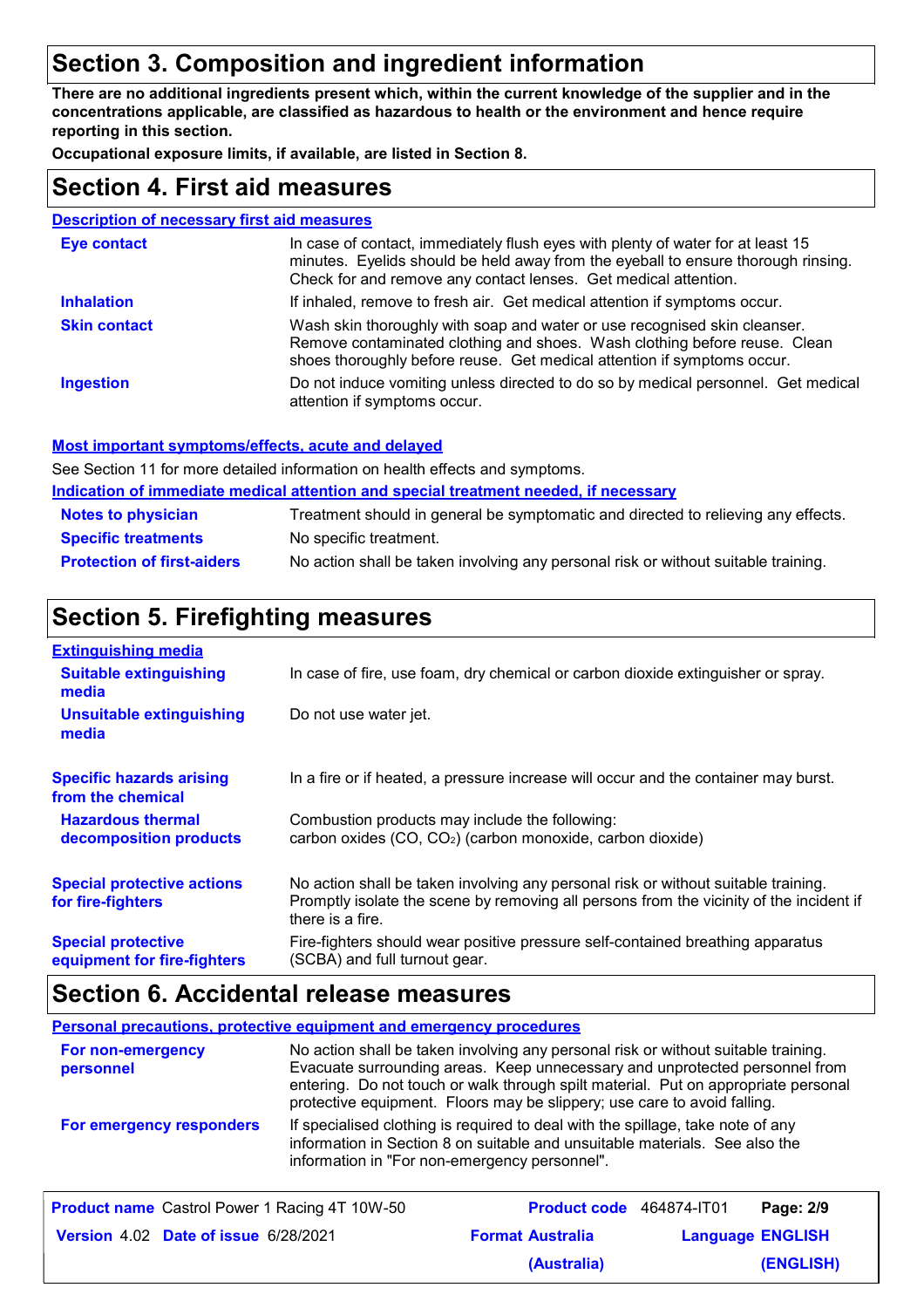## **Section 6. Accidental release measures**

| <b>Environmental precautions</b>                            | Avoid dispersal of spilt material and runoff and contact with soil, waterways, drains<br>and sewers. Inform the relevant authorities if the product has caused environmental<br>pollution (sewers, waterways, soil or air).                                                                                                                                                                        |
|-------------------------------------------------------------|----------------------------------------------------------------------------------------------------------------------------------------------------------------------------------------------------------------------------------------------------------------------------------------------------------------------------------------------------------------------------------------------------|
| <b>Methods and material for containment and cleaning up</b> |                                                                                                                                                                                                                                                                                                                                                                                                    |
| <b>Small spill</b>                                          | Stop leak if without risk. Move containers from spill area. Absorb with an inert<br>material and place in an appropriate waste disposal container. Dispose of via a<br>licensed waste disposal contractor.                                                                                                                                                                                         |
| <b>Large spill</b>                                          | Stop leak if without risk. Move containers from spill area. Prevent entry into sewers,<br>water courses, basements or confined areas. Contain and collect spillage with non-<br>combustible, absorbent material e.g. sand, earth, vermiculite or diatomaceous earth<br>and place in container for disposal according to local regulations. Dispose of via a<br>licensed waste disposal contractor. |

#### **Section 7. Handling and storage**

| <b>Precautions for safe handling</b>                                             |                                                                                                                                                                                                                                                                                                                                                                                                                                                                                                                                                                                                |
|----------------------------------------------------------------------------------|------------------------------------------------------------------------------------------------------------------------------------------------------------------------------------------------------------------------------------------------------------------------------------------------------------------------------------------------------------------------------------------------------------------------------------------------------------------------------------------------------------------------------------------------------------------------------------------------|
| <b>Protective measures</b>                                                       | Put on appropriate personal protective equipment (see Section 8).                                                                                                                                                                                                                                                                                                                                                                                                                                                                                                                              |
| <b>Advice on general</b><br>occupational hygiene                                 | Eating, drinking and smoking should be prohibited in areas where this material is<br>handled, stored and processed. Wash thoroughly after handling. Remove<br>contaminated clothing and protective equipment before entering eating areas. See<br>also Section 8 for additional information on hygiene measures.                                                                                                                                                                                                                                                                               |
| <b>Conditions for safe storage,</b><br>including any<br><b>incompatibilities</b> | Store in accordance with local regulations. Store in original container protected<br>from direct sunlight in a dry, cool and well-ventilated area, away from incompatible<br>materials (see Section 10) and food and drink. Keep container tightly closed and<br>sealed until ready for use. Store and use only in equipment/containers designed for<br>use with this product. Containers that have been opened must be carefully resealed<br>and kept upright to prevent leakage. Do not store in unlabelled containers. Use<br>appropriate containment to avoid environmental contamination. |
| <b>Not suitable</b>                                                              | Prolonged exposure to elevated temperature                                                                                                                                                                                                                                                                                                                                                                                                                                                                                                                                                     |

### **Section 8. Exposure controls and personal protection**

#### **Control parameters**

#### **Occupational exposure limits**

| <b>Ingredient name</b>                                    | <b>Exposure limits</b>                                                                                     |
|-----------------------------------------------------------|------------------------------------------------------------------------------------------------------------|
| Distillates (petroleum), hydrotreated heavy paraffinic    | Safe Work Australia (Australia).<br>TWA: 5 mg/m <sup>3</sup> 8 hours. Issued/Revised:<br>5/1995 Form: Mist |
| Distillates (petroleum), solvent-dewaxed heavy paraffinic | Safe Work Australia (Australia).<br>TWA: 5 mg/m <sup>3</sup> 8 hours. Issued/Revised:<br>5/1995 Form: Mist |
| Distillates (petroleum), hydrotreated heavy paraffinic    | Safe Work Australia (Australia).<br>TWA: 5 mg/m <sup>3</sup> 8 hours. Issued/Revised:<br>5/1995 Form: Mist |

**Appropriate engineering controls** All activities involving chemicals should be assessed for their risks to health, to ensure exposures are adequately controlled. Personal protective equipment should only be considered after other forms of control measures (e.g. engineering controls) have been suitably evaluated. Personal protective equipment should conform to appropriate standards, be suitable for use, be kept in good condition and properly maintained. Your supplier of personal protective equipment should be consulted for advice on selection and appropriate standards. For further information contact your national **Product name** Castrol Power 1 Racing 4T 10W-50 **Product code** 464874-IT01 **Page: 3/9** | **Product code** 464874-IT01 **Pag** 

|                         | Page: 3/9                       |
|-------------------------|---------------------------------|
| <b>Format Australia</b> | <b>Language ENGLISH</b>         |
| (Australia)             | (ENGLISH)                       |
|                         | <b>Product code</b> 464874-IT01 |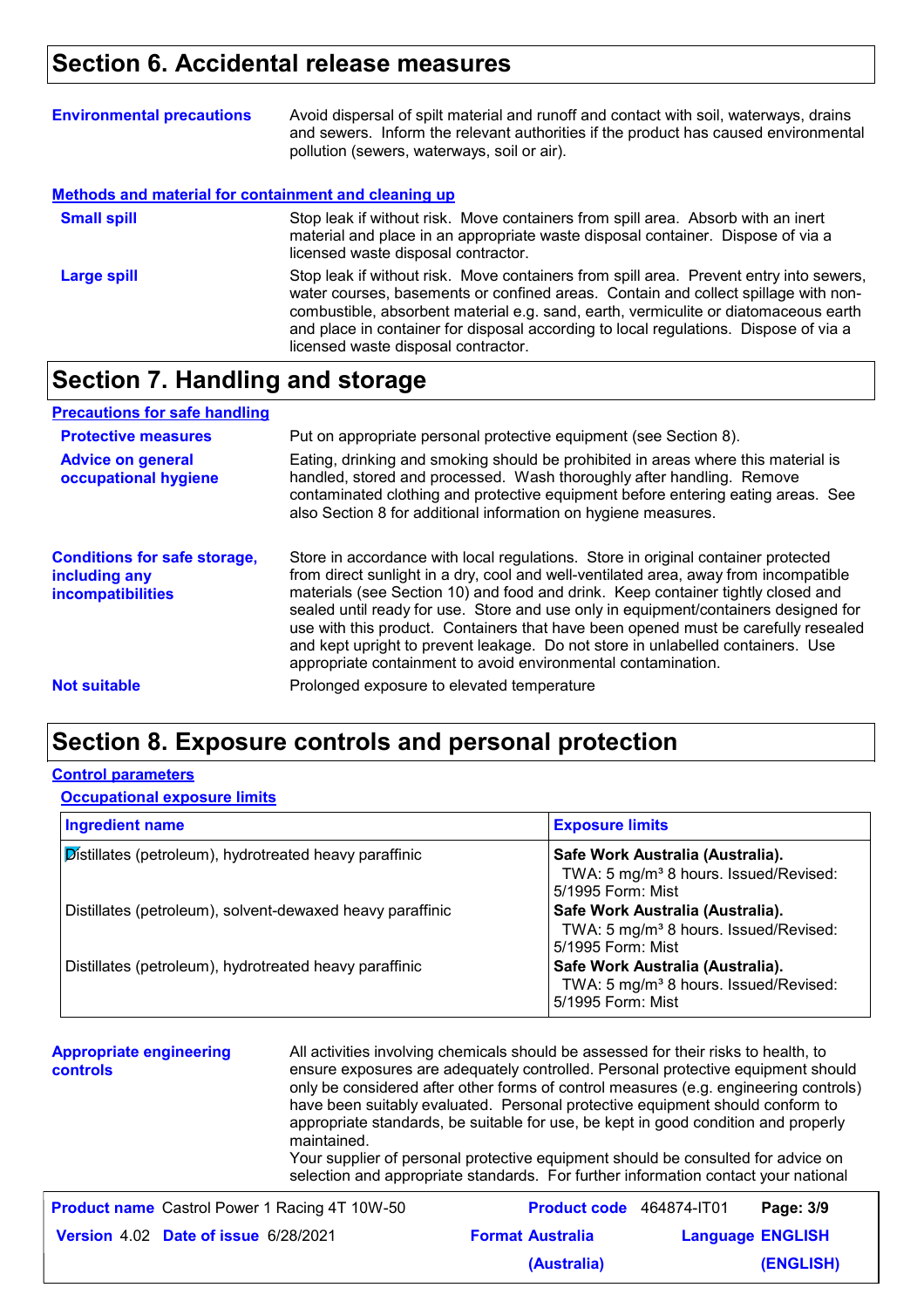## **Section 8. Exposure controls and personal protection**

|                                           | organisation for standards.<br>Provide exhaust ventilation or other engineering controls to keep the relevant<br>airborne concentrations below their respective occupational exposure limits.<br>The final choice of protective equipment will depend upon a risk assessment. It is<br>important to ensure that all items of personal protective equipment are compatible.                                                                                                                                                                                                                                                                                                                                                                                                                      |
|-------------------------------------------|-------------------------------------------------------------------------------------------------------------------------------------------------------------------------------------------------------------------------------------------------------------------------------------------------------------------------------------------------------------------------------------------------------------------------------------------------------------------------------------------------------------------------------------------------------------------------------------------------------------------------------------------------------------------------------------------------------------------------------------------------------------------------------------------------|
| <b>Environmental exposure</b><br>controls | Emissions from ventilation or work process equipment should be checked to ensure<br>they comply with the requirements of environmental protection legislation. In some<br>cases, fume scrubbers, filters or engineering modifications to the process<br>equipment will be necessary to reduce emissions to acceptable levels.                                                                                                                                                                                                                                                                                                                                                                                                                                                                   |
| <b>Individual protection measures</b>     |                                                                                                                                                                                                                                                                                                                                                                                                                                                                                                                                                                                                                                                                                                                                                                                                 |
| <b>Hygiene measures</b>                   | Wash hands, forearms and face thoroughly after handling chemical products, before<br>eating, smoking and using the lavatory and at the end of the working period.<br>Appropriate techniques should be used to remove potentially contaminated clothing.<br>Wash contaminated clothing before reusing. Ensure that eyewash stations and<br>safety showers are close to the workstation location.                                                                                                                                                                                                                                                                                                                                                                                                 |
| <b>Eye/face protection</b>                | Safety glasses with side shields.                                                                                                                                                                                                                                                                                                                                                                                                                                                                                                                                                                                                                                                                                                                                                               |
| <b>Skin protection</b>                    |                                                                                                                                                                                                                                                                                                                                                                                                                                                                                                                                                                                                                                                                                                                                                                                                 |
| <b>Hand protection</b>                    | Wear protective gloves if prolonged or repeated contact is likely. Wear chemical<br>resistant gloves. Recommended: Nitrile gloves. The correct choice of protective<br>gloves depends upon the chemicals being handled, the conditions of work and use,<br>and the condition of the gloves (even the best chemically resistant glove will break<br>down after repeated chemical exposures). Most gloves provide only a short time of<br>protection before they must be discarded and replaced. Because specific work<br>environments and material handling practices vary, safety procedures should be<br>developed for each intended application. Gloves should therefore be chosen in<br>consultation with the supplier/manufacturer and with a full assessment of the<br>working conditions. |
| <b>Skin protection</b>                    | Use of protective clothing is good industrial practice.<br>Personal protective equipment for the body should be selected based on the task<br>being performed and the risks involved and should be approved by a specialist<br>before handling this product.<br>Cotton or polyester/cotton overalls will only provide protection against light<br>superficial contamination that will not soak through to the skin. Overalls should be<br>laundered on a regular basis. When the risk of skin exposure is high (e.g. when<br>cleaning up spillages or if there is a risk of splashing) then chemical resistant aprons<br>and/or impervious chemical suits and boots will be required.                                                                                                           |
| <b>Other skin protection</b>              | Appropriate footwear and any additional skin protection measures should be<br>selected based on the task being performed and the risks involved and should be<br>approved by a specialist before handling this product.                                                                                                                                                                                                                                                                                                                                                                                                                                                                                                                                                                         |
| <b>Respiratory protection</b>             | In case of insufficient ventilation, wear suitable respiratory equipment.<br>The correct choice of respiratory protection depends upon the chemicals being<br>handled, the conditions of work and use, and the condition of the respiratory<br>equipment. Safety procedures should be developed for each intended application.<br>Respiratory protection equipment should therefore be chosen in consultation with<br>the supplier/manufacturer and with a full assessment of the working conditions.                                                                                                                                                                                                                                                                                           |
| <b>Refer to standards:</b>                | Respiratory protection: AS/NZS 1715 and AS/NZS 1716<br>Gloves: AS/NZS 2161.1<br>Eye protection:AS/NZS 1336 and AS/NZS 1337                                                                                                                                                                                                                                                                                                                                                                                                                                                                                                                                                                                                                                                                      |

## **Section 9. Physical and chemical properties**

| <b>Appearance</b>      |                                                      |                          |                         |           |
|------------------------|------------------------------------------------------|--------------------------|-------------------------|-----------|
| <b>Physical state</b>  | Liquid.                                              |                          |                         |           |
| <b>Colour</b>          | Red.                                                 |                          |                         |           |
| <b>Odour</b>           | Not available.                                       |                          |                         |           |
| <b>Odour threshold</b> | Not available.                                       |                          |                         |           |
| pH                     | Not applicable.                                      |                          |                         |           |
|                        | <b>Product name</b> Castrol Power 1 Racing 4T 10W-50 | Product code 464874-IT01 |                         | Page: 4/9 |
|                        | Version 4.02 Date of issue 6/28/2021                 | <b>Format Australia</b>  | <b>Language ENGLISH</b> |           |
|                        |                                                      | (Australia)              |                         | (ENGLISH) |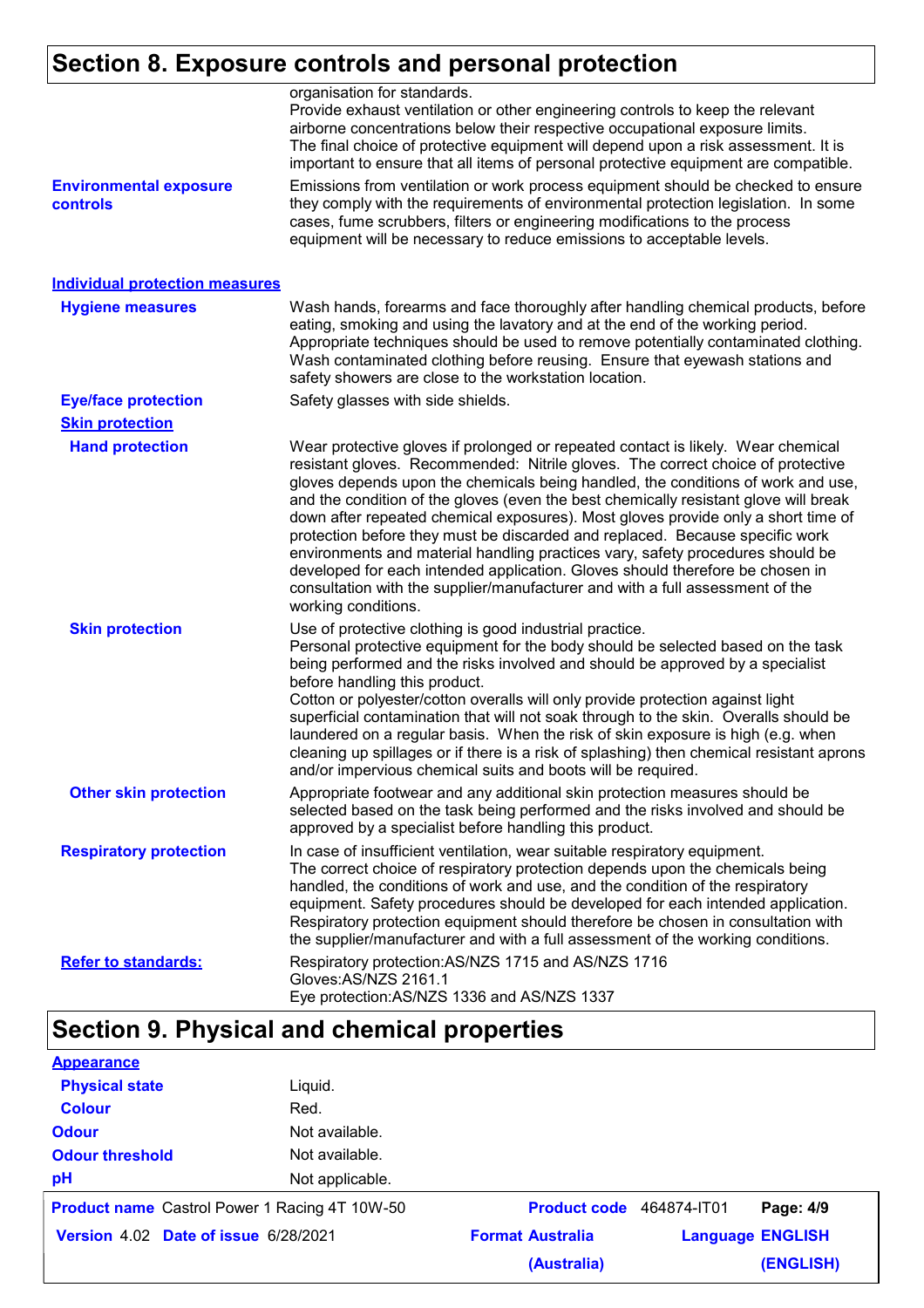## **Section 9. Physical and chemical properties**

| <b>Melting point</b>                              | Not available.                                                                                                                          |
|---------------------------------------------------|-----------------------------------------------------------------------------------------------------------------------------------------|
| <b>Boiling point</b>                              | Not available.                                                                                                                          |
| <b>Flash point</b>                                | Closed cup: 208°C (406.4°F) [Pensky-Martens.]                                                                                           |
| <b>Evaporation rate</b>                           | Not available.                                                                                                                          |
| <b>Flammability (solid, gas)</b>                  | Not applicable. Based on - Physical state                                                                                               |
| Lower and upper explosive<br>(flammable) limits   | Not available.                                                                                                                          |
| <b>Vapour pressure</b>                            | Not available.                                                                                                                          |
| <b>Vapour density</b>                             | Not available.                                                                                                                          |
| <b>Relative density</b>                           | Not available.                                                                                                                          |
| <b>Density</b>                                    | $<$ 1000 kg/m <sup>3</sup> (<1 g/cm <sup>3</sup> ) at 20 <sup>°</sup> C                                                                 |
| <b>Solubility</b>                                 | insoluble in water.                                                                                                                     |
| <b>Partition coefficient: n-</b><br>octanol/water | Not available.                                                                                                                          |
| <b>Auto-ignition temperature</b>                  | Not available.                                                                                                                          |
| <b>Decomposition temperature</b>                  | Not available.                                                                                                                          |
| <b>Viscosity</b>                                  | Kinematic: 112 mm <sup>2</sup> /s (112 cSt) at $40^{\circ}$ C<br>Kinematic: 16.4 to 17.8 mm <sup>2</sup> /s (16.4 to 17.8 cSt) at 100°C |

## **Section 10. Stability and reactivity**

| <b>Reactivity</b>                            | No specific test data available for this product. Refer to Conditions to avoid and<br>Incompatible materials for additional information.                                   |
|----------------------------------------------|----------------------------------------------------------------------------------------------------------------------------------------------------------------------------|
| <b>Chemical stability</b>                    | The product is stable.                                                                                                                                                     |
| <b>Possibility of hazardous</b><br>reactions | Under normal conditions of storage and use, hazardous reactions will not occur.<br>Under normal conditions of storage and use, hazardous polymerisation will not<br>occur. |
| <b>Conditions to avoid</b>                   | Avoid all possible sources of ignition (spark or flame).                                                                                                                   |
| <b>Incompatible materials</b>                | Reactive or incompatible with the following materials: oxidising materials.                                                                                                |
| <b>Hazardous decomposition</b><br>products   | Under normal conditions of storage and use, hazardous decomposition products<br>should not be produced.                                                                    |

## **Section 11. Toxicological information**

#### **Information on toxicological effects**

**Aspiration hazard**

Distillates (petroleum), hydrotreated heavy paraffinic **ASPIRATION HAZARD** - Category 1

**Name Result** 

| <b>Information on likely routes</b><br>of exposure                           | Routes of entry anticipated: Dermal, Inhalation.  |                                                                                 |  |                         |  |
|------------------------------------------------------------------------------|---------------------------------------------------|---------------------------------------------------------------------------------|--|-------------------------|--|
| <b>Potential acute health effects</b>                                        |                                                   |                                                                                 |  |                         |  |
| Eye contact                                                                  |                                                   | No known significant effects or critical hazards.                               |  |                         |  |
| <b>Inhalation</b>                                                            | vapour pressure.                                  | Vapour inhalation under ambient conditions is not normally a problem due to low |  |                         |  |
| <b>Skin contact</b>                                                          |                                                   | Defatting to the skin. May cause skin dryness and irritation.                   |  |                         |  |
| <b>Ingestion</b>                                                             | No known significant effects or critical hazards. |                                                                                 |  |                         |  |
| Symptoms related to the physical, chemical and toxicological characteristics |                                                   |                                                                                 |  |                         |  |
| <b>Eye contact</b>                                                           | No specific data.                                 |                                                                                 |  |                         |  |
| <b>Inhalation</b>                                                            | No specific data.                                 |                                                                                 |  |                         |  |
| <b>Product name</b> Castrol Power 1 Racing 4T 10W-50                         |                                                   | <b>Product code</b> 464874-IT01                                                 |  | Page: 5/9               |  |
| <b>Version 4.02 Date of issue 6/28/2021</b>                                  |                                                   | <b>Format Australia</b>                                                         |  | <b>Language ENGLISH</b> |  |
|                                                                              |                                                   | (Australia)                                                                     |  | (ENGLISH)               |  |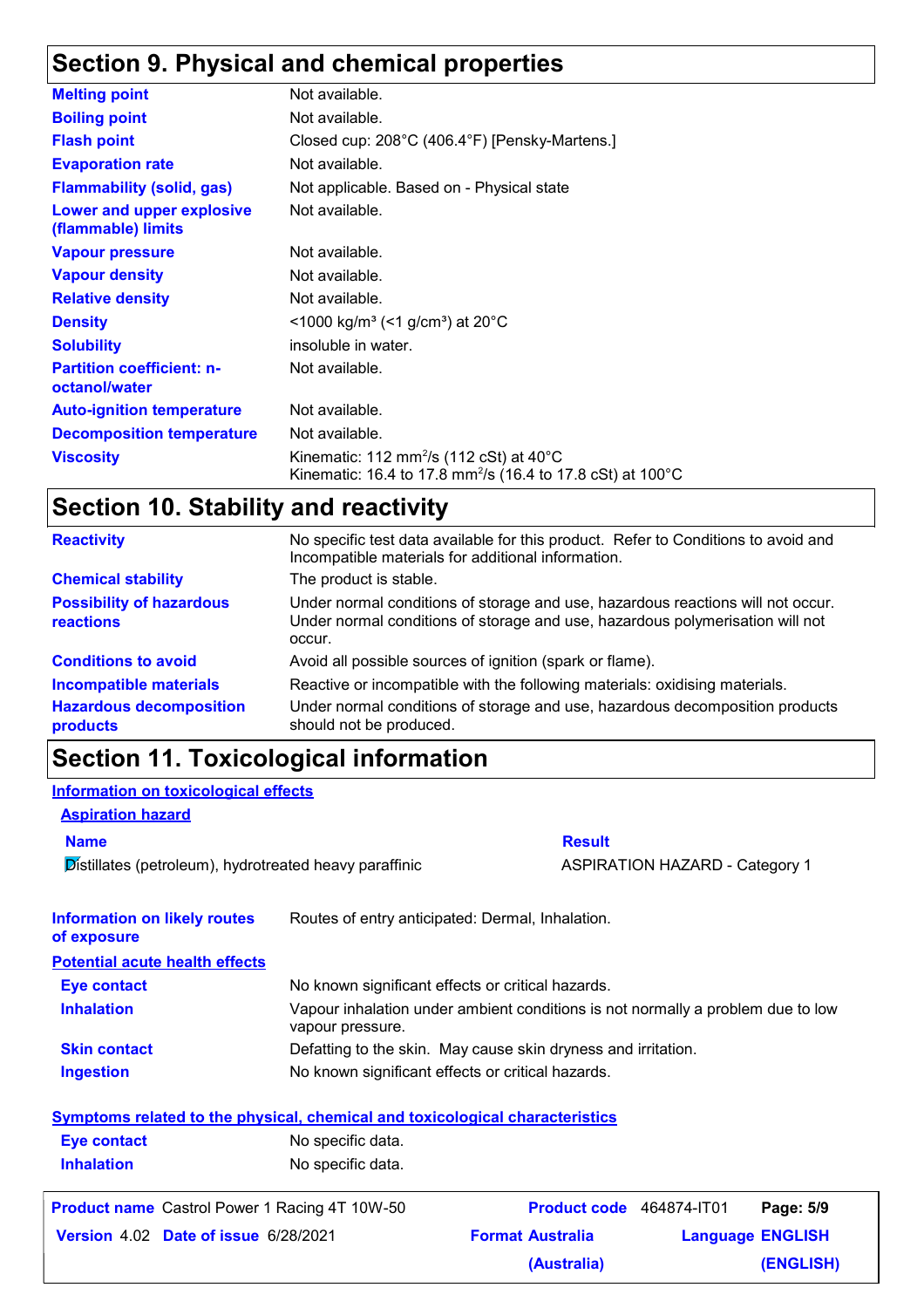|                              | <b>Section 11. Toxicological information</b>                                                                                                                                                                                                                                                                                                                                                                |
|------------------------------|-------------------------------------------------------------------------------------------------------------------------------------------------------------------------------------------------------------------------------------------------------------------------------------------------------------------------------------------------------------------------------------------------------------|
| <b>Skin contact</b>          | Adverse symptoms may include the following:<br>irritation<br>dryness<br>cracking                                                                                                                                                                                                                                                                                                                            |
| <b>Ingestion</b>             | No specific data.                                                                                                                                                                                                                                                                                                                                                                                           |
|                              | Delayed and immediate effects as well as chronic effects from short and long-term exposure                                                                                                                                                                                                                                                                                                                  |
| <b>Eye contact</b>           | Potential risk of transient stinging or redness if accidental eye contact occurs.                                                                                                                                                                                                                                                                                                                           |
| <b>Inhalation</b>            | Overexposure to the inhalation of airborne droplets or aerosols may cause irritation<br>of the respiratory tract.                                                                                                                                                                                                                                                                                           |
| <b>Skin contact</b>          | Prolonged or repeated contact can defat the skin and lead to irritation, cracking and/<br>or dermatitis.                                                                                                                                                                                                                                                                                                    |
| <b>Ingestion</b>             | Ingestion of large quantities may cause nausea and diarrhoea.                                                                                                                                                                                                                                                                                                                                               |
| <b>General</b>               | USED ENGINE OILS<br>Combustion products resulting from the operation of internal combustion engines<br>contaminate engine oils during use. Used engine oil may contain hazardous<br>components which have the potential to cause skin cancer. Frequent or prolonged<br>contact with all types and makes of used engine oil must therefore be avoided and a<br>high standard of personal hygiene maintained. |
| <b>Carcinogenicity</b>       | No known significant effects or critical hazards.                                                                                                                                                                                                                                                                                                                                                           |
| <b>Mutagenicity</b>          | No known significant effects or critical hazards.                                                                                                                                                                                                                                                                                                                                                           |
| <b>Teratogenicity</b>        | No known significant effects or critical hazards.                                                                                                                                                                                                                                                                                                                                                           |
| <b>Developmental effects</b> | No known significant effects or critical hazards.                                                                                                                                                                                                                                                                                                                                                           |
| <b>Fertility effects</b>     | No known significant effects or critical hazards.                                                                                                                                                                                                                                                                                                                                                           |

## **Section 12. Ecological information**

#### **Persistence and degradability**

Expected to be biodegradable.

#### **Bioaccumulative potential**

This product is not expected to bioaccumulate through food chains in the environment.

| <b>Mobility in soil</b>                                 |                                                                                                                           |
|---------------------------------------------------------|---------------------------------------------------------------------------------------------------------------------------|
| <b>Soil/water partition</b><br><b>coefficient (Koc)</b> | Not available.                                                                                                            |
| <b>Mobility</b>                                         | Spillages may penetrate the soil causing ground water contamination.                                                      |
| <b>Other ecological information</b>                     | Spills may form a film on water surfaces causing physical damage to organisms.<br>Oxygen transfer could also be impaired. |

## **Section 13. Disposal considerations**

| <b>Disposal methods</b> | The generation of waste should be avoided or minimised wherever possible.<br>Significant quantities of waste product residues should not be disposed of via the<br>foul sewer but processed in a suitable effluent treatment plant. Dispose of surplus<br>and non-recyclable products via a licensed waste disposal contractor. Disposal of<br>this product, solutions and any by-products should at all times comply with the<br>requirements of environmental protection and waste disposal legislation and any<br>regional local authority requirements. Waste packaging should be recycled. |
|-------------------------|-------------------------------------------------------------------------------------------------------------------------------------------------------------------------------------------------------------------------------------------------------------------------------------------------------------------------------------------------------------------------------------------------------------------------------------------------------------------------------------------------------------------------------------------------------------------------------------------------|
|                         |                                                                                                                                                                                                                                                                                                                                                                                                                                                                                                                                                                                                 |

| <b>Product name</b> Castrol Power 1 Racing 4T 10W-50 | <b>Product code</b> 464874-IT01 | Page: 6/9               |
|------------------------------------------------------|---------------------------------|-------------------------|
| <b>Version 4.02 Date of issue 6/28/2021</b>          | <b>Format Australia</b>         | <b>Language ENGLISH</b> |
|                                                      | (Australia)                     | (ENGLISH)               |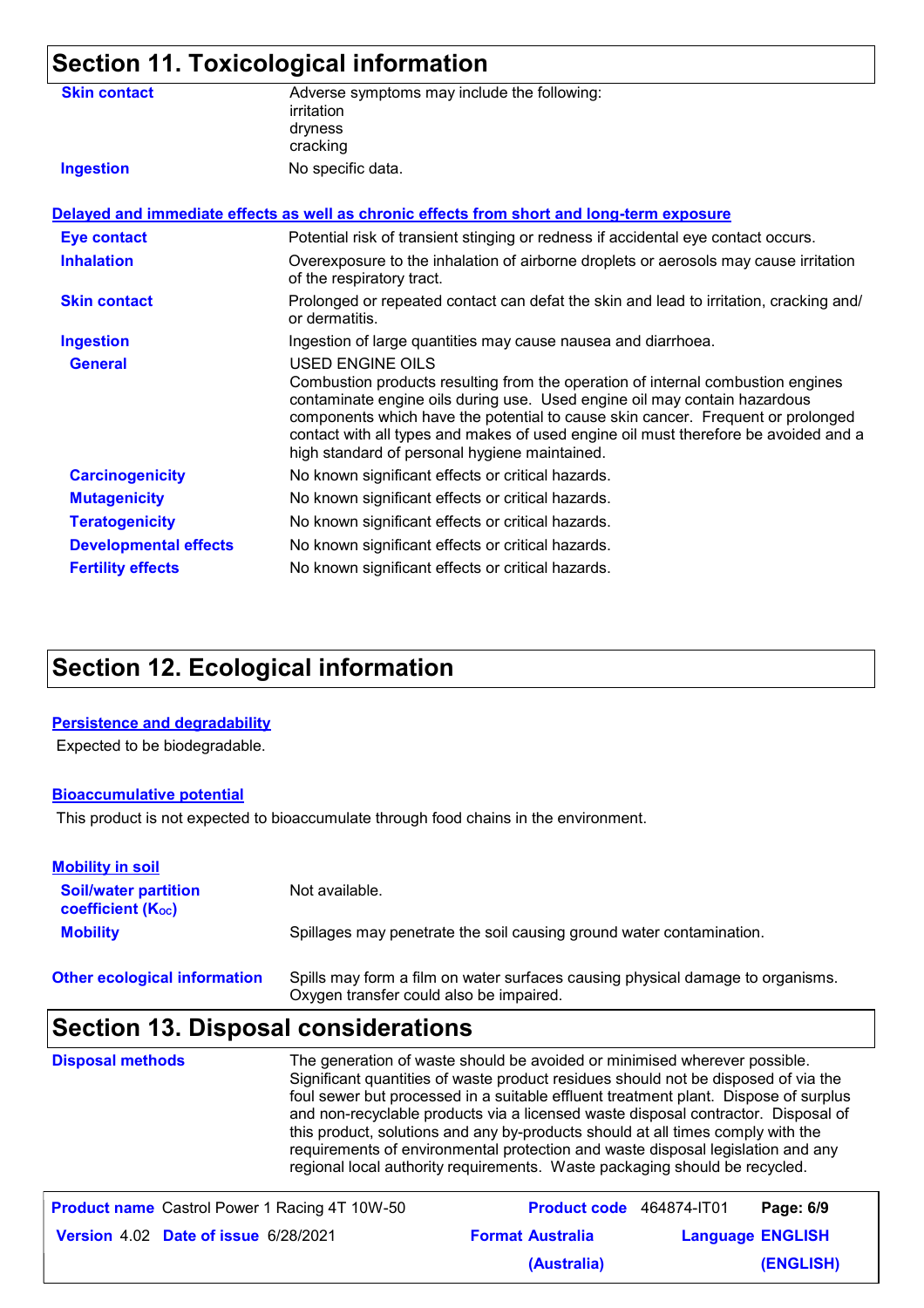### **Section 13. Disposal considerations**

Incineration or landfill should only be considered when recycling is not feasible. This material and its container must be disposed of in a safe way. Empty containers or liners may retain some product residues. Avoid dispersal of spilt material and runoff and contact with soil, waterways, drains and sewers.

#### **Special Precautions for Landfill or Incineration**

No additional special precautions identified.

## **Section 14. Transport information**

|                                      | <b>ADG</b>     | <b>IMDG</b>     | <b>IATA</b>              |
|--------------------------------------|----------------|-----------------|--------------------------|
| <b>UN number</b>                     | Not available. | Not regulated.  | Not regulated.           |
| <b>UN proper</b><br>shipping name    | Not available. |                 |                          |
| <b>Transport hazard</b><br>class(es) | Not available. |                 | $\overline{\phantom{0}}$ |
| <b>Packing group</b>                 | $\blacksquare$ | $\qquad \qquad$ | $\qquad \qquad$          |
| <b>Environmental</b><br>hazards      | No.            | No.             | No.                      |
| <b>Additional</b><br>information     | -              |                 |                          |

**Special precautions for user** Not available.

### **Section 15. Regulatory information**

**Standard for the Uniform Scheduling of Medicines and Poisons**

Not regulated.

**Model Work Health and Safety Regulations - Scheduled Substances**

No listed substance

#### **Montreal Protocol**

| <b>Ingredient name</b><br>Not listed.                        | <b>List name</b>                                                                                                               | <b>Status</b>           |
|--------------------------------------------------------------|--------------------------------------------------------------------------------------------------------------------------------|-------------------------|
| <b>Stockholm Convention on Persistent Organic Pollutants</b> |                                                                                                                                |                         |
| <b>Ingredient name</b>                                       | List name                                                                                                                      | <b>Status</b>           |
| Not listed.                                                  |                                                                                                                                |                         |
| <b>Rotterdam Convention on Prior Informed Consent (PIC)</b>  |                                                                                                                                |                         |
| <b>Ingredient name</b>                                       | List name                                                                                                                      | <b>Status</b>           |
| Not listed.                                                  |                                                                                                                                |                         |
| <b>International lists</b>                                   |                                                                                                                                |                         |
| <b>National inventory</b>                                    |                                                                                                                                |                         |
| <b>REACH Status</b>                                          | The company, as identified in Section 1, sells this product in the EU in compliance<br>with the current requirements of REACH. |                         |
| <b>Australia inventory (AICS)</b>                            | At least one component is not listed.                                                                                          |                         |
| <b>Canada inventory</b>                                      | All components are listed or exempted.                                                                                         |                         |
| <b>Product name</b> Castrol Power 1 Racing 4T 10W-50         | <b>Product code</b> 464874-IT01                                                                                                | Page: 7/9               |
| Version 4.02 Date of issue 6/28/2021                         | <b>Format Australia</b>                                                                                                        | <b>Language ENGLISH</b> |
|                                                              | (Australia)                                                                                                                    | (ENGLISH)               |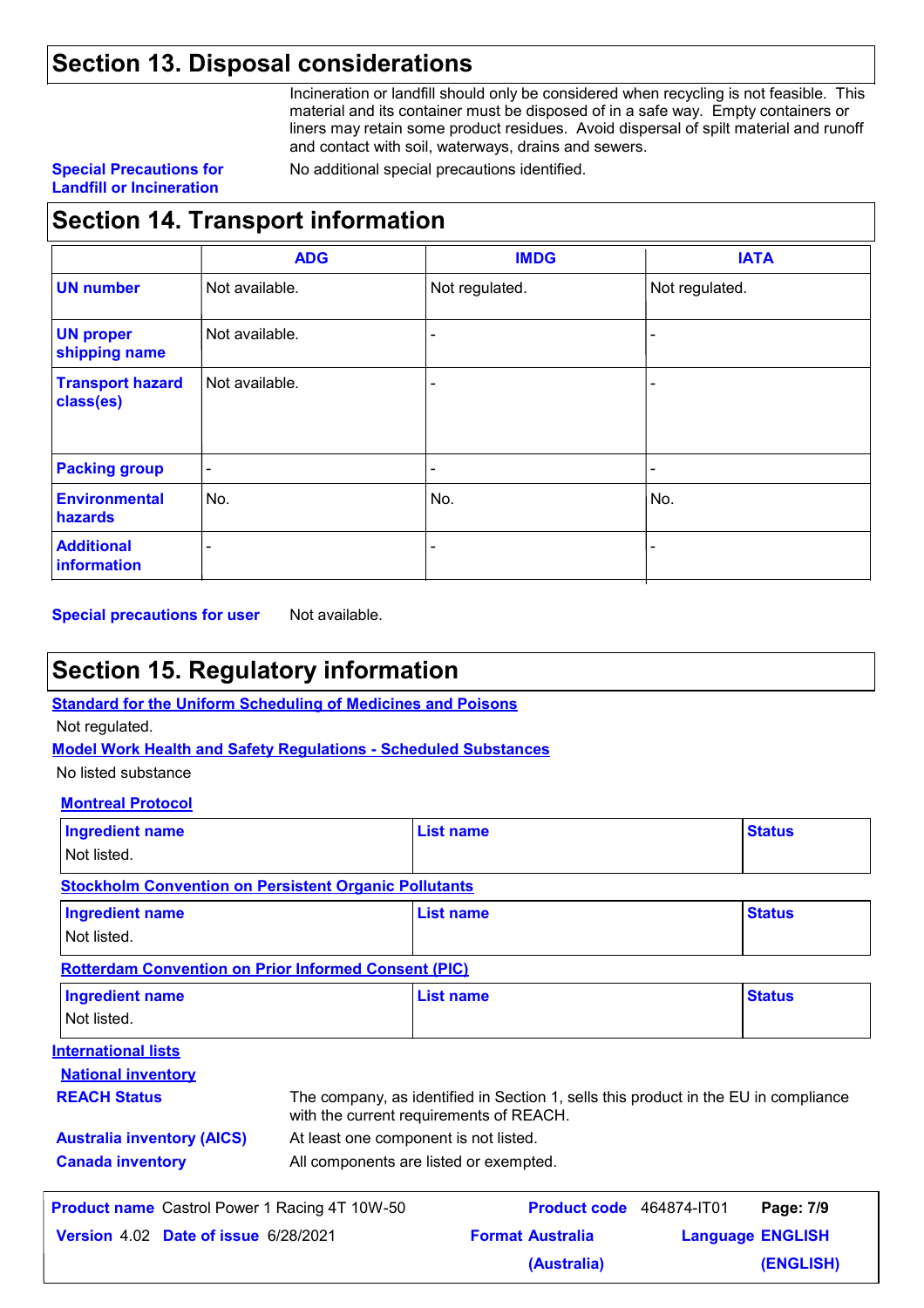## **Section 15. Regulatory information**

| <b>China inventory (IECSC)</b>                                  | All components are listed or exempted. |
|-----------------------------------------------------------------|----------------------------------------|
| <b>Japan inventory (ENCS)</b>                                   | All components are listed or exempted. |
| <b>Korea inventory (KECI)</b>                                   | All components are listed or exempted. |
| <b>Philippines inventory</b><br>(PICCS)                         | All components are listed or exempted. |
| <b>Taiwan Chemical</b><br><b>Substances Inventory</b><br>(TCSI) | All components are listed or exempted. |
| <b>United States inventory</b><br>(TSCA 8b)                     | All components are active or exempted. |

## **Section 16. Any other relevant information**

| <b>History</b>                                                                                            |                                                                                                                                                                                                                                                                                                                                                                                                                                                                                                                                                                                                                                                                                                                                                                                                                                                                                                                                                                                                                                                                                                                                                                                                                                                                                                                                                  |
|-----------------------------------------------------------------------------------------------------------|--------------------------------------------------------------------------------------------------------------------------------------------------------------------------------------------------------------------------------------------------------------------------------------------------------------------------------------------------------------------------------------------------------------------------------------------------------------------------------------------------------------------------------------------------------------------------------------------------------------------------------------------------------------------------------------------------------------------------------------------------------------------------------------------------------------------------------------------------------------------------------------------------------------------------------------------------------------------------------------------------------------------------------------------------------------------------------------------------------------------------------------------------------------------------------------------------------------------------------------------------------------------------------------------------------------------------------------------------|
| <b>Date of printing</b>                                                                                   | 6/28/2021                                                                                                                                                                                                                                                                                                                                                                                                                                                                                                                                                                                                                                                                                                                                                                                                                                                                                                                                                                                                                                                                                                                                                                                                                                                                                                                                        |
| Date of issue/Date of<br>revision                                                                         | 6/28/2021                                                                                                                                                                                                                                                                                                                                                                                                                                                                                                                                                                                                                                                                                                                                                                                                                                                                                                                                                                                                                                                                                                                                                                                                                                                                                                                                        |
| Date of previous issue                                                                                    | 4/28/2021                                                                                                                                                                                                                                                                                                                                                                                                                                                                                                                                                                                                                                                                                                                                                                                                                                                                                                                                                                                                                                                                                                                                                                                                                                                                                                                                        |
| <b>Version</b>                                                                                            | 4.02                                                                                                                                                                                                                                                                                                                                                                                                                                                                                                                                                                                                                                                                                                                                                                                                                                                                                                                                                                                                                                                                                                                                                                                                                                                                                                                                             |
| <b>Prepared by</b>                                                                                        | <b>Product Stewardship</b>                                                                                                                                                                                                                                                                                                                                                                                                                                                                                                                                                                                                                                                                                                                                                                                                                                                                                                                                                                                                                                                                                                                                                                                                                                                                                                                       |
| <b>Key to abbreviations</b><br>the contract of a state of the contract of the contract of the contract of | ADG = Australian Dangerous Goods<br>ATE = Acute Toxicity Estimate<br><b>BCF</b> = Bioconcentration Factor<br>GHS = Globally Harmonized System of Classification and Labelling of Chemicals<br>IATA = International Air Transport Association<br>IBC = Intermediate Bulk Container<br><b>IMDG = International Maritime Dangerous Goods</b><br>LogPow = logarithm of the octanol/water partition coefficient<br>MARPOL = International Convention for the Prevention of Pollution From Ships,<br>1973 as modified by the Protocol of 1978. ("Marpol" = marine pollution)<br>NOHSC = National Occupational Health and Safety Commission<br>REACH = Registration, Evaluation, Authorisation and Restriction of Chemicals<br>Regulation [Regulation (EC) No. 1907/2006]<br>STEL = Short term exposure limit<br>SUSMP = Standard Uniform Schedule of Medicine and Poisons<br>$UN = United Nations$<br>TWA = Time weighted average<br>VOC = Volatile Organic Compound<br>SADT = Self-Accelerating Decomposition Temperature<br>Varies = may contain one or more of the following 64741-88-4, 64741-89-5,<br>64741-95-3, 64741-96-4, 64742-01-4, 64742-44-5, 64742-45-6, 64742-52-5,<br>64742-53-6, 64742-54-7, 64742-55-8, 64742-56-9, 64742-57-0, 64742-58-1,<br>64742-62-7, 64742-63-8, 64742-65-0, 64742-70-7, 72623-85-9, 72623-86-0,<br>72623-87-1 |

#### **Procedure used to derive the classification**

| <b>Classification</b> | <b>Justification</b> |
|-----------------------|----------------------|
| Not classified.       |                      |

**Indicates information that has changed from previously issued version.**

#### **Notice to reader**

| <b>Product name</b> Castrol Power 1 Racing 4T 10W-50 |
|------------------------------------------------------|
|                                                      |